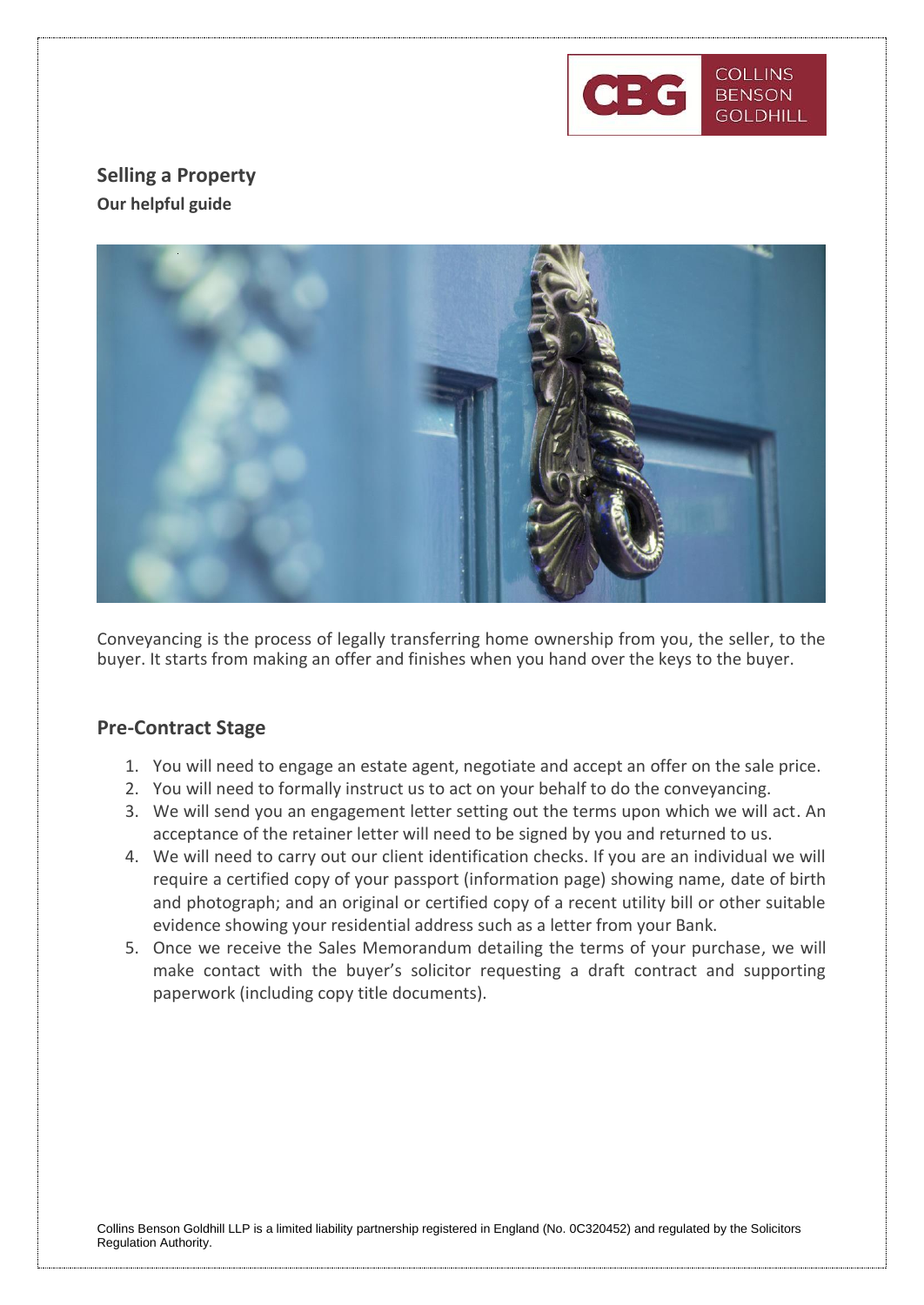

## **Pre-Exchange of Contracts**

- 6. Complete a number of detailed questionnaires about the property and what you intend to include with the sale, which will be provided to you by us (following receipt of your formal instructions):
	- The (TA 6) is a general questionnaire and includes information on boundaries, disputes and complaints (like reported noisy neighbour complaints or boundary disputes), known proposed developments (like motorways or railways), building works, council tax, utilities, sewerage, contact details.
	- If you do not own the freehold you should give more information on either the leasehold (TA 7) or the commonhold (TA9).
	- The (TA 10) provides details of which fittings and fixtures you would like to include with the property.
	- The (TA 13) is more technical, but also includes finalisation details including arrangements to hand over the keys, how and where you will complete, and ensuring that the house is free of all mortgages and liability claims.

You must fill these forms out truthfully and to the best of your knowledge; if it later transpires that you have not been fully truthful you could be sued for compensation. Or, if they find out before exchange of contracts, it might make the buyers nervous that you are misleading them about other things and they may pull out.

- 7. We will use the questionnaire information to draw up a draft contract. This is sent to the buyer's solicitor for approval.
- 8. Negotiations over the draft contract. Things to agree include:
	- Date of completion (usually 7-28 days after the exchange of contracts).
	- What fixtures and fittings will be included in the sale price.
	- How much they pay for other fixtures and fittings.
	- The buyer would often also have had a survey conducted on your property. If the survey flags up anything major  $-$  for example, the need for significant roof repairs  $$ you may have to negotiate over who will fix this or even renegotiate over the sale price.
- 9. You must plan to pay off your mortgage, by requesting a redemption figure from your mortgage company. This is how much you pay upon completion of the sale.